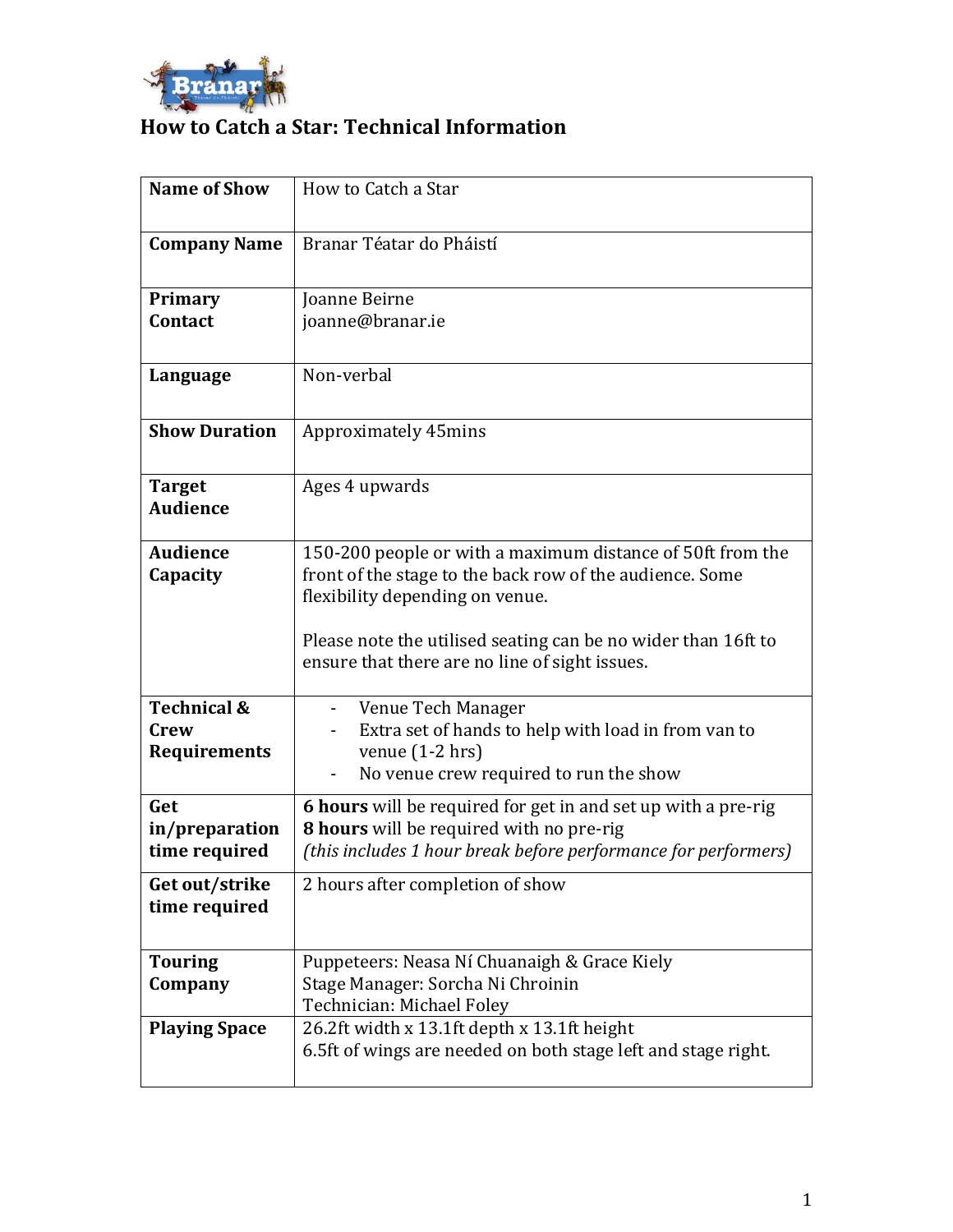

## **How to Catch a Star: Technical Information**

| <b>LX</b>                                                  | We bring - a 26.2ft x 13.12ft custom Star cloth which is<br>upstage (LX4 on attached plan) with power and dmx control to<br>stage right on floor. Distance from star cloth to Lx2 must be at<br>least 6.56ft.<br>Lighting plan with further lighting details outlined on Page 3 of<br>this document |
|------------------------------------------------------------|-----------------------------------------------------------------------------------------------------------------------------------------------------------------------------------------------------------------------------------------------------------------------------------------------------|
| Pre-Rig                                                    | Our load in will take 6 hours with pre-rig of lights. If there is<br>no pre-rig possible, please be prepared that the load in will<br>require up to 2 hours additional time                                                                                                                         |
| <b>Masking</b>                                             | See LX Plan.<br>A full black out is required on both stage right and stage left<br>wings. Stage Manager will be located behind this masking on<br>stage right.                                                                                                                                      |
| <b>FX</b>                                                  | <b>FX requirements - House PA and monitors (mini speakers)</b><br>under playing table on stage.<br>Stage manager prop table/coms set up on stage right, behind<br>centre stage masking.                                                                                                             |
| <b>Additional</b>                                          | 2 dressing rooms required                                                                                                                                                                                                                                                                           |
| <b>Requirements</b>                                        | Laundry facilities required (if available on site.)<br>Parking for 1 van required                                                                                                                                                                                                                   |
|                                                            | Water & Tea in the Green Room                                                                                                                                                                                                                                                                       |
| <b>Primary Tour</b>                                        | Sorcha Ni Chroinín: Stage Manager                                                                                                                                                                                                                                                                   |
| <b>Contact</b>                                             | 00353 83 150 6679                                                                                                                                                                                                                                                                                   |
| For all queries, please contact Joanne on joanne@branar.ie |                                                                                                                                                                                                                                                                                                     |

2